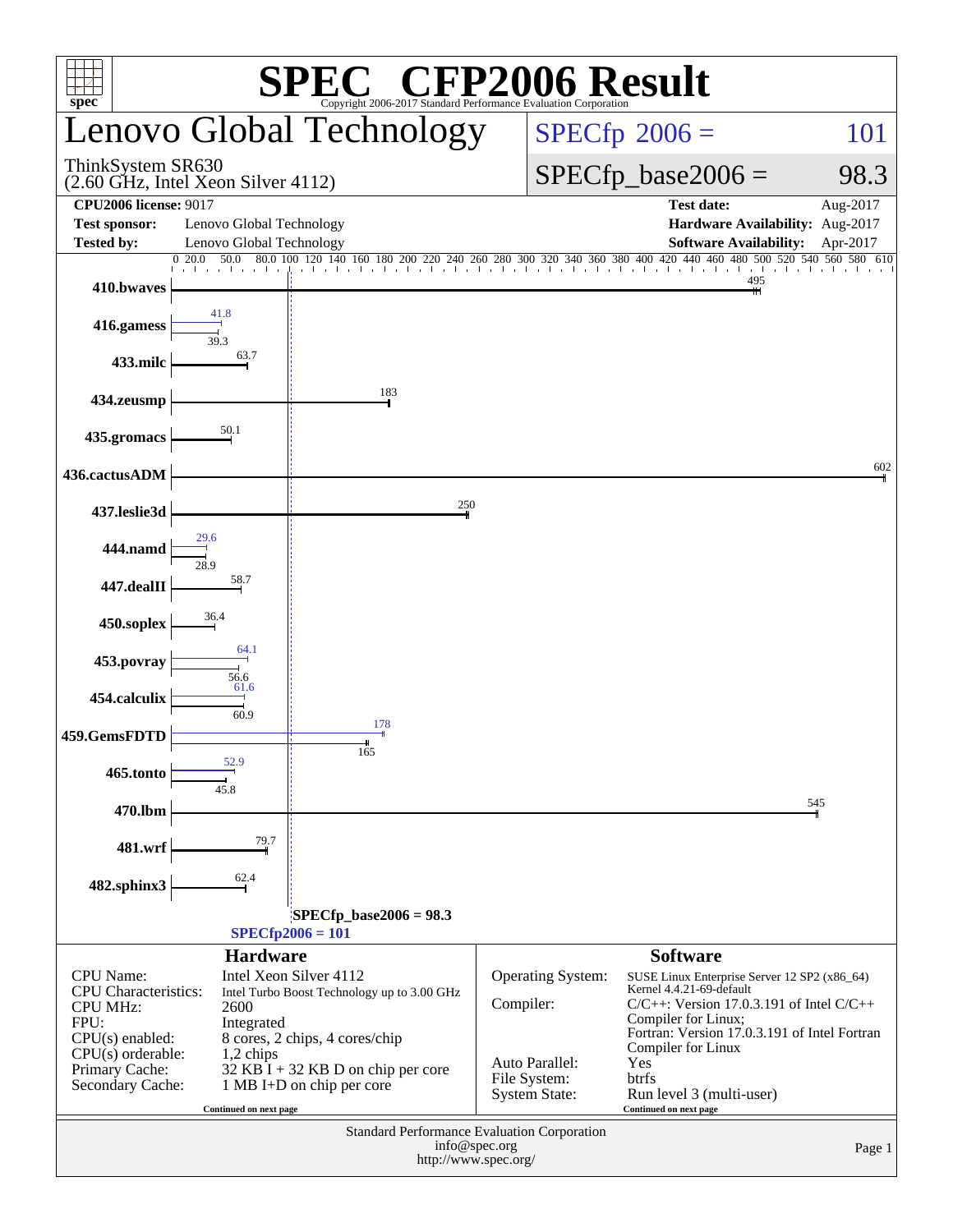| <b>SPEC CFP2006 Result</b><br>$spec^{\circ}$<br>Copyright 2006-2017 Standard Performance Evaluation Corporation |                                                             |                               |                |       |                |                                                                |                         |              |                |              |                |              |  |
|-----------------------------------------------------------------------------------------------------------------|-------------------------------------------------------------|-------------------------------|----------------|-------|----------------|----------------------------------------------------------------|-------------------------|--------------|----------------|--------------|----------------|--------------|--|
| enovo Global Technology                                                                                         |                                                             |                               |                |       |                |                                                                | $SPECfp2006 =$          |              |                |              |                | 101          |  |
| ThinkSystem SR630<br>$(2.60$ GHz, Intel Xeon Silver 4112)                                                       |                                                             |                               |                |       |                |                                                                | $SPECfp\_base2006 =$    |              |                |              | 98.3           |              |  |
| <b>CPU2006</b> license: 9017                                                                                    |                                                             | <b>Test date:</b><br>Aug-2017 |                |       |                |                                                                |                         |              |                |              |                |              |  |
| <b>Test sponsor:</b>                                                                                            | Lenovo Global Technology<br>Hardware Availability: Aug-2017 |                               |                |       |                |                                                                |                         |              |                |              |                |              |  |
| <b>Tested by:</b><br>Lenovo Global Technology<br><b>Software Availability:</b><br>Apr-2017                      |                                                             |                               |                |       |                |                                                                |                         |              |                |              |                |              |  |
| Other Cache:                                                                                                    | L3 Cache:<br>8.25 MB I+D on chip per chip<br>None           |                               |                |       |                | <b>Base Pointers:</b><br>64-bit<br>Peak Pointers:<br>32/64-bit |                         |              |                |              |                |              |  |
| Memory:                                                                                                         | 384 GB (24 x 16 GB 2Rx8 PC4-2666V-R, running at             |                               |                |       |                |                                                                | Other Software:<br>None |              |                |              |                |              |  |
| 2400 MHz)<br>Disk Subsystem:<br>1 x 800 GB SAS SSD                                                              |                                                             |                               |                |       |                |                                                                |                         |              |                |              |                |              |  |
| Other Hardware:<br>None                                                                                         |                                                             |                               |                |       |                |                                                                |                         |              |                |              |                |              |  |
| <b>Results Table</b>                                                                                            |                                                             |                               |                |       |                |                                                                |                         |              |                |              |                |              |  |
|                                                                                                                 |                                                             |                               | <b>Peak</b>    |       |                |                                                                |                         |              |                |              |                |              |  |
| <b>Benchmark</b>                                                                                                | <b>Seconds</b>                                              | <b>Ratio</b>                  | <b>Seconds</b> | Ratio | <b>Seconds</b> | Ratio                                                          | <b>Seconds</b>          | <b>Ratio</b> | <b>Seconds</b> | <b>Ratio</b> | <b>Seconds</b> | <b>Ratio</b> |  |
| 410.bwayes                                                                                                      | 27.6                                                        | 492                           | 27.3           | 498   | 27.5           | 495                                                            | 27.6                    | 492          | 27.3           | 498          | 27.5           | 495          |  |
| 416.gamess                                                                                                      | 498                                                         | 39.3                          | 498            | 39.3  | 499            | 39.2                                                           | 468                     | 41.9         | 468            | 41.8         | 469            | 41.8         |  |
| 433.milc                                                                                                        | 144                                                         | 63.5                          | 144            | 63.7  | 143            | 64.2                                                           | 144                     | 63.5         | 144            | 63.7         | 143            | 64.2         |  |
| 434.zeusmp                                                                                                      | 49.7                                                        | 183                           | 49.6           | 183   | 49.3           | 185                                                            | 49.7                    | 183          | 49.6           | 183          | 49.3           | 185          |  |
| 435.gromacs                                                                                                     | 142                                                         | 50.1                          | 142            | 50.1  | 143            | 50.1                                                           | 142                     | 50.1         | 142            | 50.1         | 143            | 50.1         |  |
| 436.cactusADM                                                                                                   | 19.9                                                        | 602                           | 19.8           | 603   | 19.8           | 602                                                            | 19.9                    | 602          | 19.8           | 603          | <b>19.8</b>    | 602          |  |
| 437.leslie3d                                                                                                    | 37.7                                                        | 250                           | 37.7           | 249   | 37.5           | 251                                                            | 37.7                    | <b>250</b>   | 37.7           | 249          | 37.5           | 251          |  |
| 444.namd                                                                                                        | 278                                                         | 28.8                          | 278            | 28.9  | 278            | 28.9                                                           | 271                     | 29.6         | 271            | 29.5         | 271            | <b>29.6</b>  |  |
| 447.dealII                                                                                                      | 195                                                         | 58.5                          | 195            | 58.8  | 195            | 58.7                                                           | 195                     | 58.5         | 195            | 58.8         | 195            | 58.7         |  |
| 450.soplex                                                                                                      | 229                                                         | 36.5                          | 229            | 36.4  | 229            | 36.4                                                           | 229                     | 36.5         | <u>229</u>     | 36.4         | 229            | 36.4         |  |
| 453.povray                                                                                                      | 93.9                                                        | 56.7                          | 93.9           | 56.6  | 94.0           | 56.6                                                           | 83.0                    | 64.1         | 82.8           | 64.3         | 83.0           | 64.1         |  |
| 454.calculix                                                                                                    | 135                                                         | 60.9                          | 136            | 60.9  | 136            | 60.8                                                           | 134                     | 61.5         | 134            | 61.7         | 134            | 61.6         |  |
| 459.GemsFDTD                                                                                                    | 64.6                                                        | 164                           | 64.3           | 165   | 63.8           | 166                                                            | 59.6                    | 178          | 59.2           | 179          | 59.6           | 178          |  |
| 465.tonto                                                                                                       | 215                                                         | 45.8                          | 215            | 45.8  | 215            | 45.7                                                           | 186                     | 52.9         | 186            | 52.9         | 186            | 52.9         |  |
| 470.1bm                                                                                                         | 25.1                                                        | 547                           | 25.2           | 545   | 25.2           | 545                                                            | 25.1                    | 547          | 25,2           | 545          | 25.2           | 545          |  |
| 481.wrf                                                                                                         | 138                                                         | 81.0                          | 141            | 79.5  | 140            | 79.7                                                           | 138                     | 81.0         | 141            | 79.5         | <b>140</b>     | 79.7         |  |
| $482$ .sphinx $3$                                                                                               | 313                                                         | 62.2                          | 312            | 62.4  | 312            | 62.5                                                           | 313                     | 62.2         | 312            | 62.4         | 312            | 62.5         |  |

Results appear in the [order in which they were run.](http://www.spec.org/auto/cpu2006/Docs/result-fields.html#RunOrder) Bold underlined text [indicates a median measurement.](http://www.spec.org/auto/cpu2006/Docs/result-fields.html#Median)

#### **[Operating System Notes](http://www.spec.org/auto/cpu2006/Docs/result-fields.html#OperatingSystemNotes)**

Stack size set to unlimited using "ulimit -s unlimited"

#### **[Platform Notes](http://www.spec.org/auto/cpu2006/Docs/result-fields.html#PlatformNotes)**

BIOS configuration: Choose Operating Mode set to Maximum Performance Hyper-Threading set to Disable LLC dead line alloc set to Disable Sysinfo program /home/cpu2006-1.2-ic17.0u3/config/sysinfo.rev6993 Revision 6993 of 2015-11-06 (b5e8d4b4eb51ed28d7f98696cbe290c1) running on Cable-SPECcpu2017-SUSE12SP2 Fri Aug 4 17:59:27 2017

This section contains SUT (System Under Test) info as seen by

Continued on next page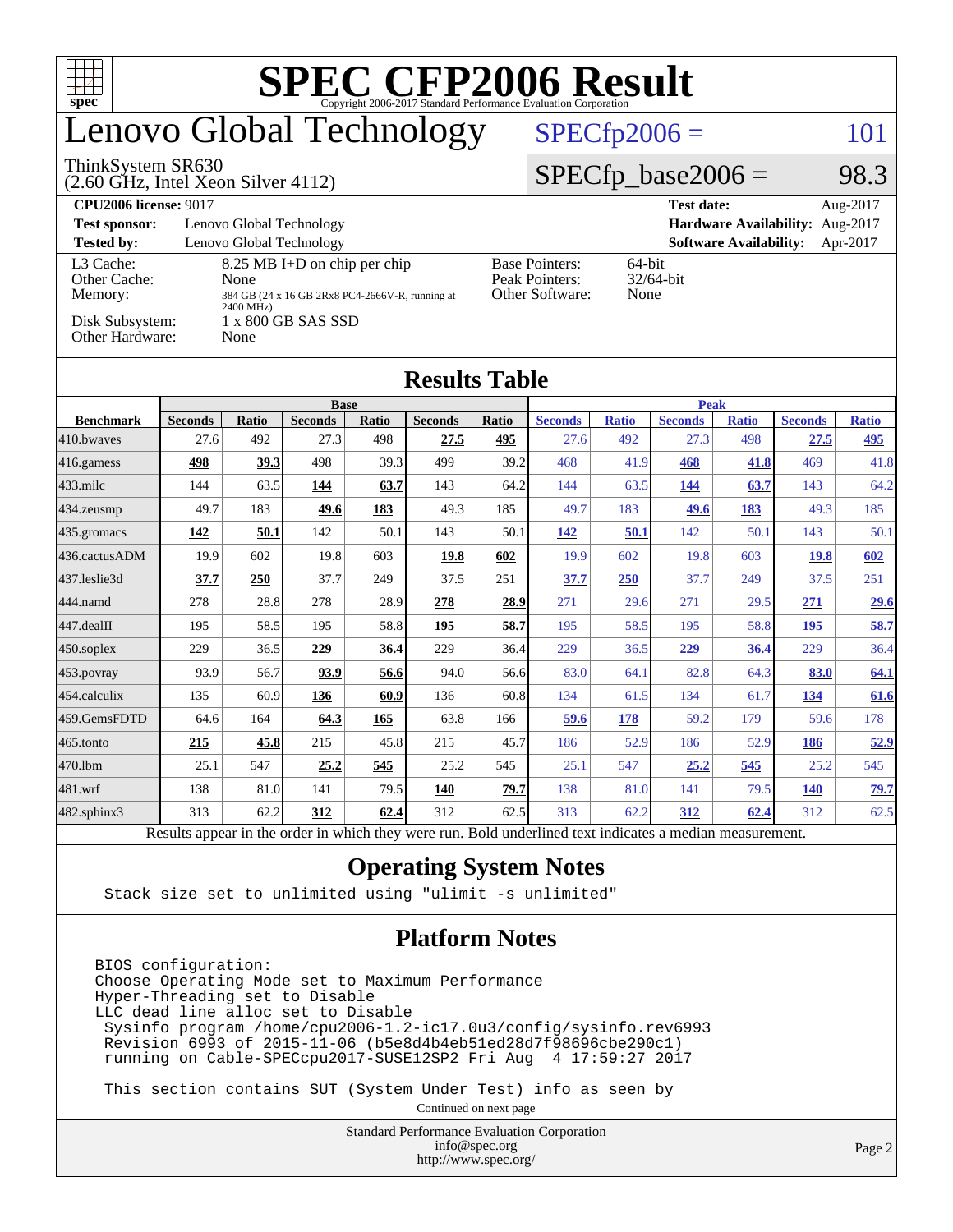

## enovo Global Technology

ThinkSystem SR630

(2.60 GHz, Intel Xeon Silver 4112)

 $SPECTp\_base2006 = 98.3$ 

 $SPECTp2006 = 101$ 

**[Test sponsor:](http://www.spec.org/auto/cpu2006/Docs/result-fields.html#Testsponsor)** Lenovo Global Technology **[Hardware Availability:](http://www.spec.org/auto/cpu2006/Docs/result-fields.html#HardwareAvailability)** Aug-2017 **[Tested by:](http://www.spec.org/auto/cpu2006/Docs/result-fields.html#Testedby)** Lenovo Global Technology **[Software Availability:](http://www.spec.org/auto/cpu2006/Docs/result-fields.html#SoftwareAvailability)** Apr-2017

**[CPU2006 license:](http://www.spec.org/auto/cpu2006/Docs/result-fields.html#CPU2006license)** 9017 **[Test date:](http://www.spec.org/auto/cpu2006/Docs/result-fields.html#Testdate)** Aug-2017

#### **[Platform Notes \(Continued\)](http://www.spec.org/auto/cpu2006/Docs/result-fields.html#PlatformNotes)**

Standard Performance Evaluation Corporation [info@spec.org](mailto:info@spec.org) <http://www.spec.org/> Page 3 some common utilities. To remove or add to this section, see: <http://www.spec.org/cpu2006/Docs/config.html#sysinfo> From /proc/cpuinfo model name : Intel(R) Xeon(R) Silver 4112 CPU @ 2.60GHz 2 "physical id"s (chips) 8 "processors" cores, siblings (Caution: counting these is hw and system dependent. The following excerpts from /proc/cpuinfo might not be reliable. Use with caution.) cpu cores : 4 siblings : 4 physical 0: cores 1 2 3 4 physical 1: cores 1 2 4 5 cache size : 8448 KB From /proc/meminfo MemTotal: 395893920 kB HugePages\_Total: 0<br>Hugepagesize: 2048 kB Hugepagesize: From /etc/\*release\* /etc/\*version\* SuSE-release: SUSE Linux Enterprise Server 12 (x86\_64) VERSION = 12 PATCHLEVEL = 2 # This file is deprecated and will be removed in a future service pack or release. # Please check /etc/os-release for details about this release. os-release: NAME="SLES" VERSION="12-SP2" VERSION\_ID="12.2" PRETTY\_NAME="SUSE Linux Enterprise Server 12 SP2" ID="sles" ANSI\_COLOR="0;32" CPE\_NAME="cpe:/o:suse:sles:12:sp2" uname -a: Linux Cable-SPECcpu2017-SUSE12SP2 4.4.21-69-default #1 SMP Tue Oct 25 10:58:20 UTC 2016 (9464f67) x86\_64 x86\_64 x86\_64 GNU/Linux run-level 3 Aug 4 17:59 SPEC is set to: /home/cpu2006-1.2-ic17.0u3 Filesystem Type Size Used Avail Use% Mounted on<br>
/dev/sda2 btrfs 744G 35G 708G 5% /home 35G 708G 5% /home Additional information from dmidecode: Warning: Use caution when you interpret this section. The 'dmidecode' program reads system data which is "intended to allow hardware to be accurately determined", but the intent may not be met, as there are frequent changes to<br>Continued on next page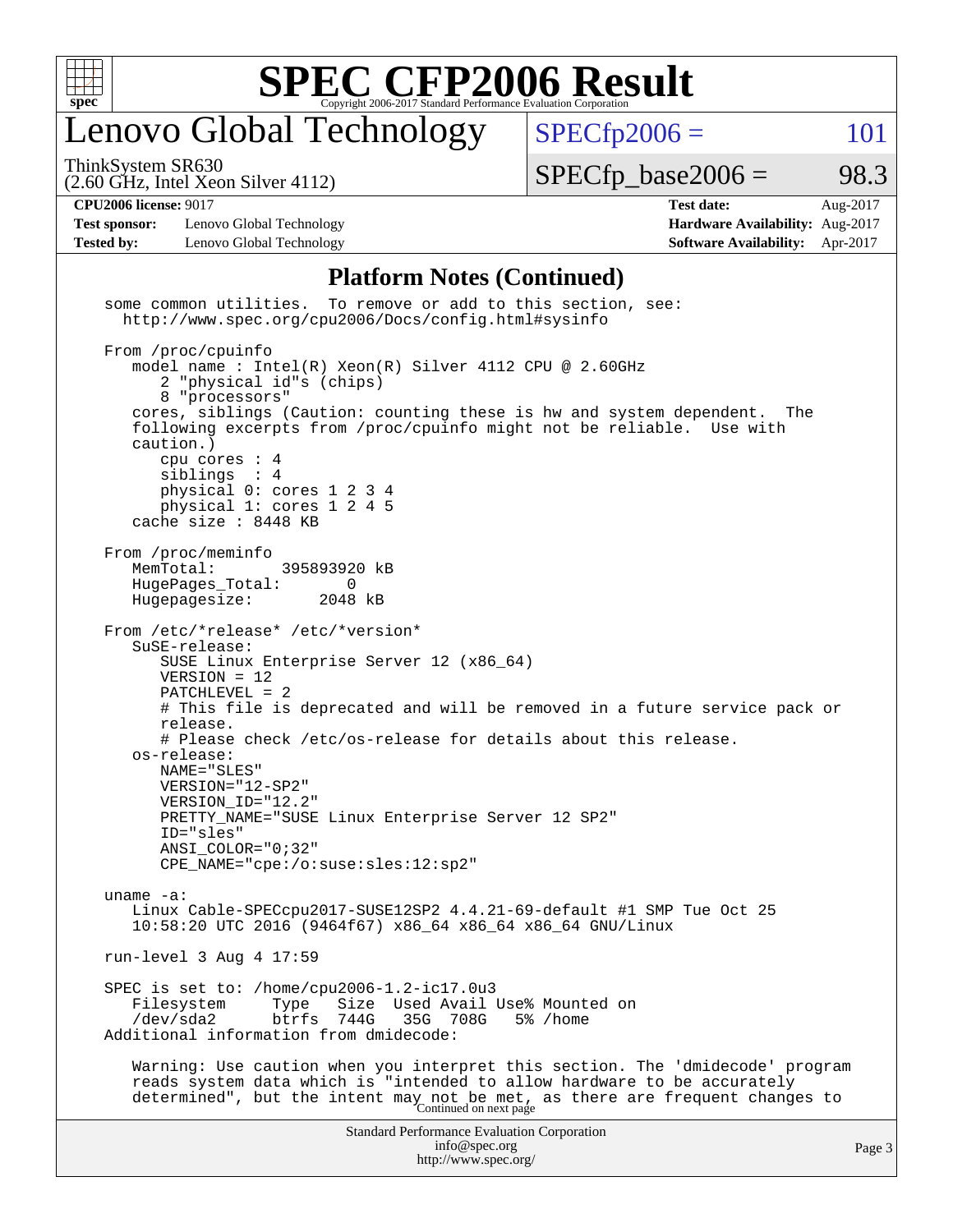

## enovo Global Technology

 $SPECTp2006 = 101$ 

ThinkSystem SR630

(2.60 GHz, Intel Xeon Silver 4112)

 $SPECTp\_base2006 = 98.3$ 

**[Test sponsor:](http://www.spec.org/auto/cpu2006/Docs/result-fields.html#Testsponsor)** Lenovo Global Technology **[Hardware Availability:](http://www.spec.org/auto/cpu2006/Docs/result-fields.html#HardwareAvailability)** Aug-2017 **[Tested by:](http://www.spec.org/auto/cpu2006/Docs/result-fields.html#Testedby)** Lenovo Global Technology **[Software Availability:](http://www.spec.org/auto/cpu2006/Docs/result-fields.html#SoftwareAvailability)** Apr-2017

**[CPU2006 license:](http://www.spec.org/auto/cpu2006/Docs/result-fields.html#CPU2006license)** 9017 **[Test date:](http://www.spec.org/auto/cpu2006/Docs/result-fields.html#Testdate)** Aug-2017

#### **[Platform Notes \(Continued\)](http://www.spec.org/auto/cpu2006/Docs/result-fields.html#PlatformNotes)**

hardware, firmware, and the "DMTF SMBIOS" standard.

 BIOS Lenovo -[IVE109Q-1.00]- 06/28/2017 Memory: 24x Samsung M393A2K43BB1-CTD 16 GB 2 rank 2666 MHz, configured at 2400 MHz

(End of data from sysinfo program)

#### **[General Notes](http://www.spec.org/auto/cpu2006/Docs/result-fields.html#GeneralNotes)**

Environment variables set by runspec before the start of the run: KMP\_AFFINITY = "granularity=fine,compact" LD\_LIBRARY\_PATH = "/home/cpu2006-1.2-ic17.0u3/lib/ia32:/home/cpu2006-1.2-ic17.0u3/lib/intel64:/home/cpu2006-1.2-ic17.0u3/sh10.2" OMP\_NUM\_THREADS = "8"

 Binaries compiled on a system with 1x Intel Core i7-4790 CPU + 32GB RAM memory using Redhat Enterprise Linux 7.2 Transparent Huge Pages disabled with: echo never > /sys/kernel/mm/transparent\_hugepage/enabled Filesystem page cache cleared with: shell invocation of 'sync; echo 3 > /proc/sys/vm/drop\_caches' prior to run

### **[Base Compiler Invocation](http://www.spec.org/auto/cpu2006/Docs/result-fields.html#BaseCompilerInvocation)**

[C benchmarks](http://www.spec.org/auto/cpu2006/Docs/result-fields.html#Cbenchmarks): [icc -m64](http://www.spec.org/cpu2006/results/res2017q4/cpu2006-20170918-49464.flags.html#user_CCbase_intel_icc_64bit_bda6cc9af1fdbb0edc3795bac97ada53)

[C++ benchmarks:](http://www.spec.org/auto/cpu2006/Docs/result-fields.html#CXXbenchmarks) [icpc -m64](http://www.spec.org/cpu2006/results/res2017q4/cpu2006-20170918-49464.flags.html#user_CXXbase_intel_icpc_64bit_fc66a5337ce925472a5c54ad6a0de310)

[Fortran benchmarks](http://www.spec.org/auto/cpu2006/Docs/result-fields.html#Fortranbenchmarks): [ifort -m64](http://www.spec.org/cpu2006/results/res2017q4/cpu2006-20170918-49464.flags.html#user_FCbase_intel_ifort_64bit_ee9d0fb25645d0210d97eb0527dcc06e)

[Benchmarks using both Fortran and C](http://www.spec.org/auto/cpu2006/Docs/result-fields.html#BenchmarksusingbothFortranandC): [icc -m64](http://www.spec.org/cpu2006/results/res2017q4/cpu2006-20170918-49464.flags.html#user_CC_FCbase_intel_icc_64bit_bda6cc9af1fdbb0edc3795bac97ada53) [ifort -m64](http://www.spec.org/cpu2006/results/res2017q4/cpu2006-20170918-49464.flags.html#user_CC_FCbase_intel_ifort_64bit_ee9d0fb25645d0210d97eb0527dcc06e)

#### **[Base Portability Flags](http://www.spec.org/auto/cpu2006/Docs/result-fields.html#BasePortabilityFlags)**

 410.bwaves: [-DSPEC\\_CPU\\_LP64](http://www.spec.org/cpu2006/results/res2017q4/cpu2006-20170918-49464.flags.html#suite_basePORTABILITY410_bwaves_DSPEC_CPU_LP64) 416.gamess: [-DSPEC\\_CPU\\_LP64](http://www.spec.org/cpu2006/results/res2017q4/cpu2006-20170918-49464.flags.html#suite_basePORTABILITY416_gamess_DSPEC_CPU_LP64) 433.milc: [-DSPEC\\_CPU\\_LP64](http://www.spec.org/cpu2006/results/res2017q4/cpu2006-20170918-49464.flags.html#suite_basePORTABILITY433_milc_DSPEC_CPU_LP64) 434.zeusmp: [-DSPEC\\_CPU\\_LP64](http://www.spec.org/cpu2006/results/res2017q4/cpu2006-20170918-49464.flags.html#suite_basePORTABILITY434_zeusmp_DSPEC_CPU_LP64) 435.gromacs: [-DSPEC\\_CPU\\_LP64](http://www.spec.org/cpu2006/results/res2017q4/cpu2006-20170918-49464.flags.html#suite_basePORTABILITY435_gromacs_DSPEC_CPU_LP64) [-nofor\\_main](http://www.spec.org/cpu2006/results/res2017q4/cpu2006-20170918-49464.flags.html#user_baseLDPORTABILITY435_gromacs_f-nofor_main) 436.cactusADM: [-DSPEC\\_CPU\\_LP64](http://www.spec.org/cpu2006/results/res2017q4/cpu2006-20170918-49464.flags.html#suite_basePORTABILITY436_cactusADM_DSPEC_CPU_LP64) [-nofor\\_main](http://www.spec.org/cpu2006/results/res2017q4/cpu2006-20170918-49464.flags.html#user_baseLDPORTABILITY436_cactusADM_f-nofor_main) 437.leslie3d: [-DSPEC\\_CPU\\_LP64](http://www.spec.org/cpu2006/results/res2017q4/cpu2006-20170918-49464.flags.html#suite_basePORTABILITY437_leslie3d_DSPEC_CPU_LP64) 444.namd: [-DSPEC\\_CPU\\_LP64](http://www.spec.org/cpu2006/results/res2017q4/cpu2006-20170918-49464.flags.html#suite_basePORTABILITY444_namd_DSPEC_CPU_LP64)

Continued on next page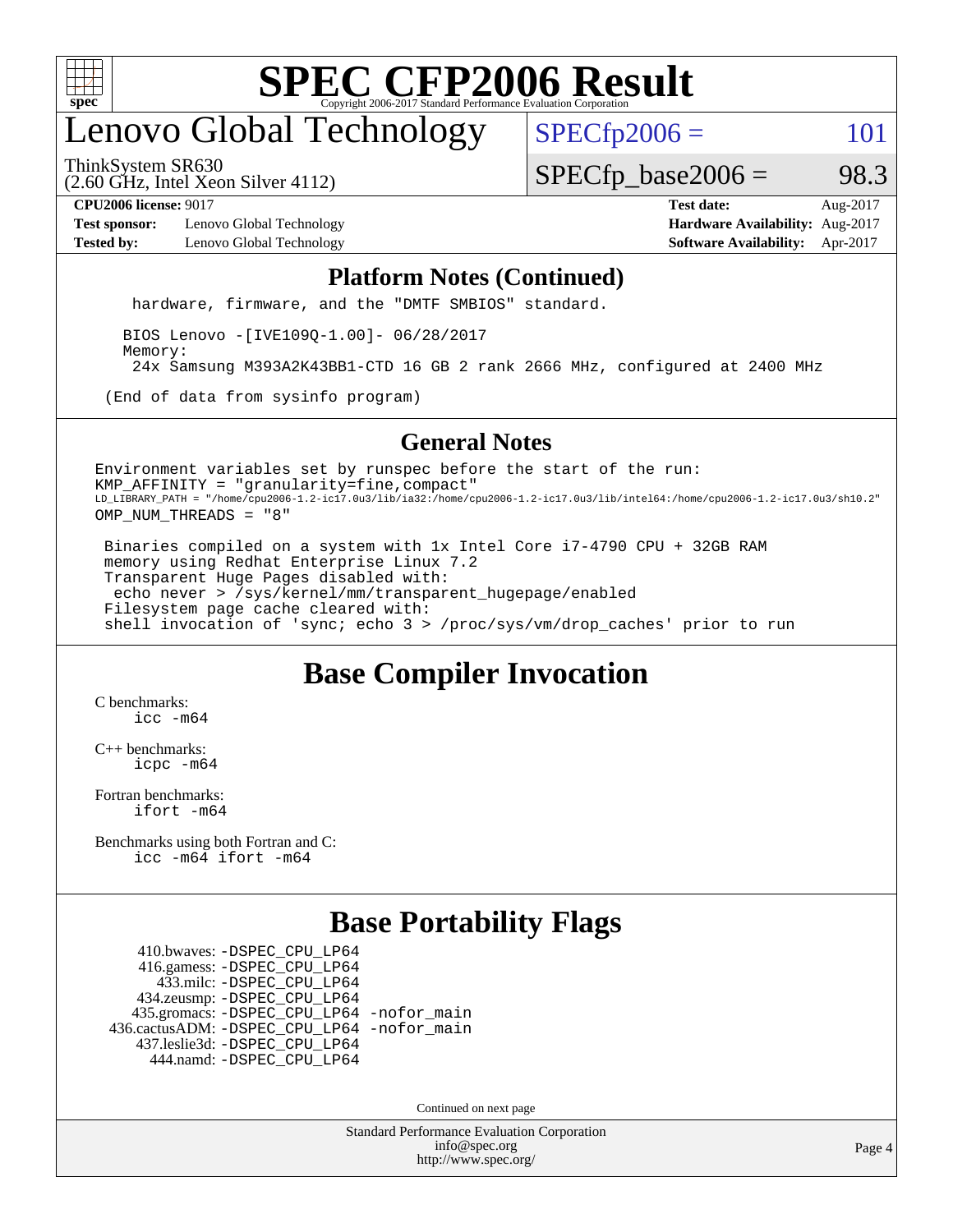

enovo Global Technology

 $SPECfp2006 = 101$  $SPECfp2006 = 101$ 

(2.60 GHz, Intel Xeon Silver 4112) ThinkSystem SR630

 $SPECTp\_base2006 = 98.3$ 

**[Test sponsor:](http://www.spec.org/auto/cpu2006/Docs/result-fields.html#Testsponsor)** Lenovo Global Technology **[Hardware Availability:](http://www.spec.org/auto/cpu2006/Docs/result-fields.html#HardwareAvailability)** Aug-2017

**[CPU2006 license:](http://www.spec.org/auto/cpu2006/Docs/result-fields.html#CPU2006license)** 9017 **[Test date:](http://www.spec.org/auto/cpu2006/Docs/result-fields.html#Testdate)** Aug-2017 **[Tested by:](http://www.spec.org/auto/cpu2006/Docs/result-fields.html#Testedby)** Lenovo Global Technology **[Software Availability:](http://www.spec.org/auto/cpu2006/Docs/result-fields.html#SoftwareAvailability)** Apr-2017

### **[Base Portability Flags \(Continued\)](http://www.spec.org/auto/cpu2006/Docs/result-fields.html#BasePortabilityFlags)**

 447.dealII: [-DSPEC\\_CPU\\_LP64](http://www.spec.org/cpu2006/results/res2017q4/cpu2006-20170918-49464.flags.html#suite_basePORTABILITY447_dealII_DSPEC_CPU_LP64) 450.soplex: [-DSPEC\\_CPU\\_LP64](http://www.spec.org/cpu2006/results/res2017q4/cpu2006-20170918-49464.flags.html#suite_basePORTABILITY450_soplex_DSPEC_CPU_LP64) 453.povray: [-DSPEC\\_CPU\\_LP64](http://www.spec.org/cpu2006/results/res2017q4/cpu2006-20170918-49464.flags.html#suite_basePORTABILITY453_povray_DSPEC_CPU_LP64) 454.calculix: [-DSPEC\\_CPU\\_LP64](http://www.spec.org/cpu2006/results/res2017q4/cpu2006-20170918-49464.flags.html#suite_basePORTABILITY454_calculix_DSPEC_CPU_LP64) [-nofor\\_main](http://www.spec.org/cpu2006/results/res2017q4/cpu2006-20170918-49464.flags.html#user_baseLDPORTABILITY454_calculix_f-nofor_main) 459.GemsFDTD: [-DSPEC\\_CPU\\_LP64](http://www.spec.org/cpu2006/results/res2017q4/cpu2006-20170918-49464.flags.html#suite_basePORTABILITY459_GemsFDTD_DSPEC_CPU_LP64) 465.tonto: [-DSPEC\\_CPU\\_LP64](http://www.spec.org/cpu2006/results/res2017q4/cpu2006-20170918-49464.flags.html#suite_basePORTABILITY465_tonto_DSPEC_CPU_LP64) 470.lbm: [-DSPEC\\_CPU\\_LP64](http://www.spec.org/cpu2006/results/res2017q4/cpu2006-20170918-49464.flags.html#suite_basePORTABILITY470_lbm_DSPEC_CPU_LP64) 482.sphinx3: [-DSPEC\\_CPU\\_LP64](http://www.spec.org/cpu2006/results/res2017q4/cpu2006-20170918-49464.flags.html#suite_basePORTABILITY482_sphinx3_DSPEC_CPU_LP64)

481.wrf: [-DSPEC\\_CPU\\_LP64](http://www.spec.org/cpu2006/results/res2017q4/cpu2006-20170918-49464.flags.html#suite_basePORTABILITY481_wrf_DSPEC_CPU_LP64) [-DSPEC\\_CPU\\_CASE\\_FLAG](http://www.spec.org/cpu2006/results/res2017q4/cpu2006-20170918-49464.flags.html#b481.wrf_baseCPORTABILITY_DSPEC_CPU_CASE_FLAG) [-DSPEC\\_CPU\\_LINUX](http://www.spec.org/cpu2006/results/res2017q4/cpu2006-20170918-49464.flags.html#b481.wrf_baseCPORTABILITY_DSPEC_CPU_LINUX)

### **[Base Optimization Flags](http://www.spec.org/auto/cpu2006/Docs/result-fields.html#BaseOptimizationFlags)**

[C benchmarks](http://www.spec.org/auto/cpu2006/Docs/result-fields.html#Cbenchmarks):

[-xCORE-AVX2](http://www.spec.org/cpu2006/results/res2017q4/cpu2006-20170918-49464.flags.html#user_CCbase_f-xCORE-AVX2) [-ipo](http://www.spec.org/cpu2006/results/res2017q4/cpu2006-20170918-49464.flags.html#user_CCbase_f-ipo) [-O3](http://www.spec.org/cpu2006/results/res2017q4/cpu2006-20170918-49464.flags.html#user_CCbase_f-O3) [-no-prec-div](http://www.spec.org/cpu2006/results/res2017q4/cpu2006-20170918-49464.flags.html#user_CCbase_f-no-prec-div) [-parallel](http://www.spec.org/cpu2006/results/res2017q4/cpu2006-20170918-49464.flags.html#user_CCbase_f-parallel) [-qopt-prefetch](http://www.spec.org/cpu2006/results/res2017q4/cpu2006-20170918-49464.flags.html#user_CCbase_f-qopt-prefetch)

[C++ benchmarks:](http://www.spec.org/auto/cpu2006/Docs/result-fields.html#CXXbenchmarks) [-xCORE-AVX2](http://www.spec.org/cpu2006/results/res2017q4/cpu2006-20170918-49464.flags.html#user_CXXbase_f-xCORE-AVX2) [-ipo](http://www.spec.org/cpu2006/results/res2017q4/cpu2006-20170918-49464.flags.html#user_CXXbase_f-ipo) [-O3](http://www.spec.org/cpu2006/results/res2017q4/cpu2006-20170918-49464.flags.html#user_CXXbase_f-O3) [-no-prec-div](http://www.spec.org/cpu2006/results/res2017q4/cpu2006-20170918-49464.flags.html#user_CXXbase_f-no-prec-div) [-qopt-prefetch](http://www.spec.org/cpu2006/results/res2017q4/cpu2006-20170918-49464.flags.html#user_CXXbase_f-qopt-prefetch)

[Fortran benchmarks](http://www.spec.org/auto/cpu2006/Docs/result-fields.html#Fortranbenchmarks): [-xCORE-AVX2](http://www.spec.org/cpu2006/results/res2017q4/cpu2006-20170918-49464.flags.html#user_FCbase_f-xCORE-AVX2) [-ipo](http://www.spec.org/cpu2006/results/res2017q4/cpu2006-20170918-49464.flags.html#user_FCbase_f-ipo) [-O3](http://www.spec.org/cpu2006/results/res2017q4/cpu2006-20170918-49464.flags.html#user_FCbase_f-O3) [-no-prec-div](http://www.spec.org/cpu2006/results/res2017q4/cpu2006-20170918-49464.flags.html#user_FCbase_f-no-prec-div) [-parallel](http://www.spec.org/cpu2006/results/res2017q4/cpu2006-20170918-49464.flags.html#user_FCbase_f-parallel) [-qopt-prefetch](http://www.spec.org/cpu2006/results/res2017q4/cpu2006-20170918-49464.flags.html#user_FCbase_f-qopt-prefetch)

[Benchmarks using both Fortran and C](http://www.spec.org/auto/cpu2006/Docs/result-fields.html#BenchmarksusingbothFortranandC): [-xCORE-AVX2](http://www.spec.org/cpu2006/results/res2017q4/cpu2006-20170918-49464.flags.html#user_CC_FCbase_f-xCORE-AVX2) [-ipo](http://www.spec.org/cpu2006/results/res2017q4/cpu2006-20170918-49464.flags.html#user_CC_FCbase_f-ipo) [-O3](http://www.spec.org/cpu2006/results/res2017q4/cpu2006-20170918-49464.flags.html#user_CC_FCbase_f-O3) [-no-prec-div](http://www.spec.org/cpu2006/results/res2017q4/cpu2006-20170918-49464.flags.html#user_CC_FCbase_f-no-prec-div) [-parallel](http://www.spec.org/cpu2006/results/res2017q4/cpu2006-20170918-49464.flags.html#user_CC_FCbase_f-parallel) [-qopt-prefetch](http://www.spec.org/cpu2006/results/res2017q4/cpu2006-20170918-49464.flags.html#user_CC_FCbase_f-qopt-prefetch)

### **[Peak Compiler Invocation](http://www.spec.org/auto/cpu2006/Docs/result-fields.html#PeakCompilerInvocation)**

[C benchmarks](http://www.spec.org/auto/cpu2006/Docs/result-fields.html#Cbenchmarks): [icc -m64](http://www.spec.org/cpu2006/results/res2017q4/cpu2006-20170918-49464.flags.html#user_CCpeak_intel_icc_64bit_bda6cc9af1fdbb0edc3795bac97ada53)

[C++ benchmarks:](http://www.spec.org/auto/cpu2006/Docs/result-fields.html#CXXbenchmarks) [icpc -m64](http://www.spec.org/cpu2006/results/res2017q4/cpu2006-20170918-49464.flags.html#user_CXXpeak_intel_icpc_64bit_fc66a5337ce925472a5c54ad6a0de310)

[Fortran benchmarks](http://www.spec.org/auto/cpu2006/Docs/result-fields.html#Fortranbenchmarks): [ifort -m64](http://www.spec.org/cpu2006/results/res2017q4/cpu2006-20170918-49464.flags.html#user_FCpeak_intel_ifort_64bit_ee9d0fb25645d0210d97eb0527dcc06e)

[Benchmarks using both Fortran and C](http://www.spec.org/auto/cpu2006/Docs/result-fields.html#BenchmarksusingbothFortranandC): [icc -m64](http://www.spec.org/cpu2006/results/res2017q4/cpu2006-20170918-49464.flags.html#user_CC_FCpeak_intel_icc_64bit_bda6cc9af1fdbb0edc3795bac97ada53) [ifort -m64](http://www.spec.org/cpu2006/results/res2017q4/cpu2006-20170918-49464.flags.html#user_CC_FCpeak_intel_ifort_64bit_ee9d0fb25645d0210d97eb0527dcc06e)

## **[Peak Portability Flags](http://www.spec.org/auto/cpu2006/Docs/result-fields.html#PeakPortabilityFlags)**

Same as Base Portability Flags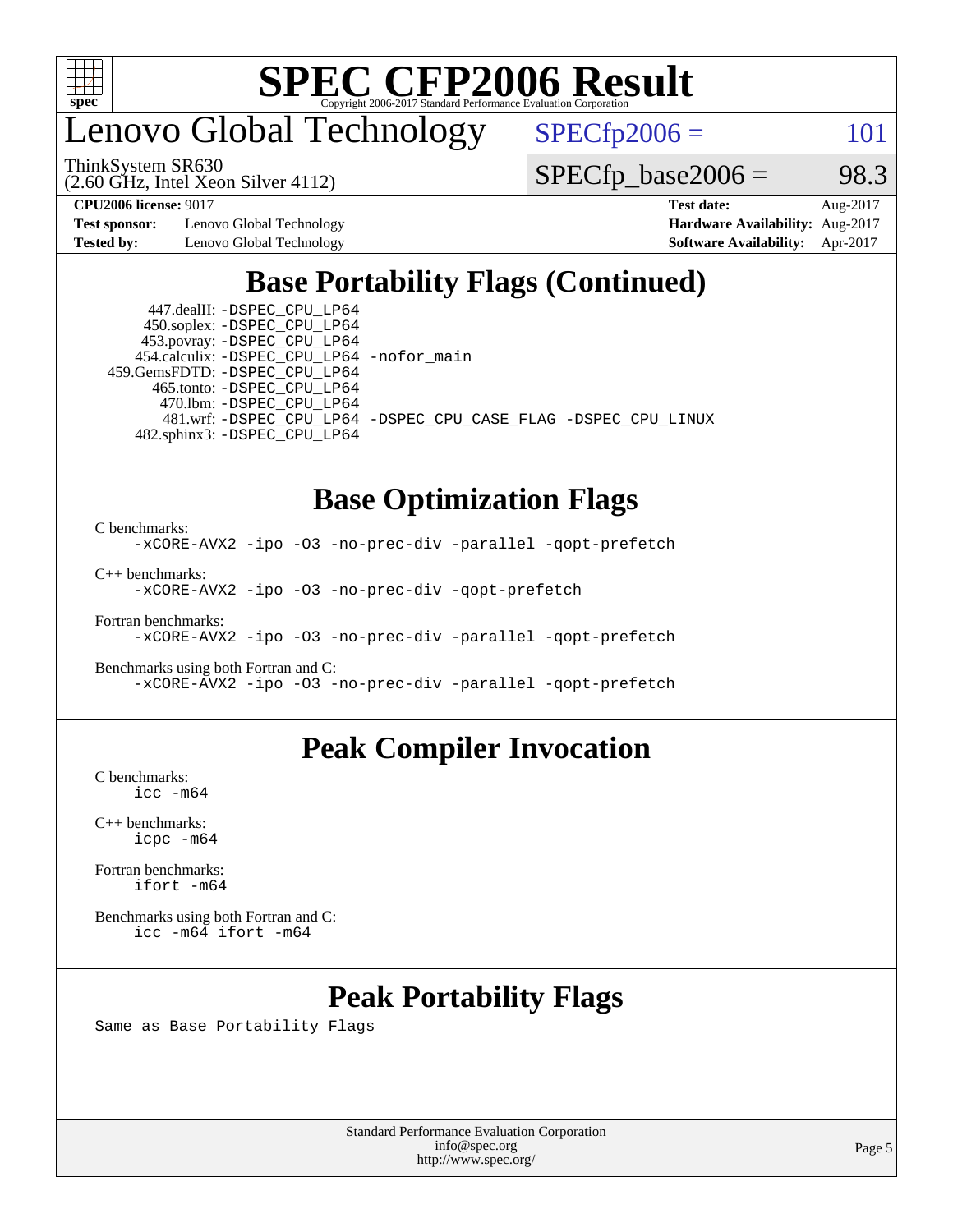

## enovo Global Technology

 $SPECTp2006 = 101$ 

(2.60 GHz, Intel Xeon Silver 4112) ThinkSystem SR630

 $SPECTp\_base2006 = 98.3$ 

**[Test sponsor:](http://www.spec.org/auto/cpu2006/Docs/result-fields.html#Testsponsor)** Lenovo Global Technology **[Hardware Availability:](http://www.spec.org/auto/cpu2006/Docs/result-fields.html#HardwareAvailability)** Aug-2017 **[Tested by:](http://www.spec.org/auto/cpu2006/Docs/result-fields.html#Testedby)** Lenovo Global Technology **[Software Availability:](http://www.spec.org/auto/cpu2006/Docs/result-fields.html#SoftwareAvailability)** Apr-2017

**[CPU2006 license:](http://www.spec.org/auto/cpu2006/Docs/result-fields.html#CPU2006license)** 9017 **[Test date:](http://www.spec.org/auto/cpu2006/Docs/result-fields.html#Testdate)** Aug-2017

### **[Peak Optimization Flags](http://www.spec.org/auto/cpu2006/Docs/result-fields.html#PeakOptimizationFlags)**

[C benchmarks](http://www.spec.org/auto/cpu2006/Docs/result-fields.html#Cbenchmarks):

433.milc: basepeak = yes

 $470.$ lbm: basepeak = yes

 $482$ .sphinx3: basepeak = yes

[C++ benchmarks:](http://www.spec.org/auto/cpu2006/Docs/result-fields.html#CXXbenchmarks)

 444.namd: [-prof-gen](http://www.spec.org/cpu2006/results/res2017q4/cpu2006-20170918-49464.flags.html#user_peakPASS1_CXXFLAGSPASS1_LDFLAGS444_namd_prof_gen_e43856698f6ca7b7e442dfd80e94a8fc)(pass 1) [-prof-use](http://www.spec.org/cpu2006/results/res2017q4/cpu2006-20170918-49464.flags.html#user_peakPASS2_CXXFLAGSPASS2_LDFLAGS444_namd_prof_use_bccf7792157ff70d64e32fe3e1250b55)(pass 2) [-xCORE-AVX2](http://www.spec.org/cpu2006/results/res2017q4/cpu2006-20170918-49464.flags.html#user_peakPASS2_CXXFLAGSPASS2_LDFLAGS444_namd_f-xCORE-AVX2)(pass 2)  $-par-num-threads=1(pass 1) -ipo(pass 2) -O3(pass 2)$  $-par-num-threads=1(pass 1) -ipo(pass 2) -O3(pass 2)$  $-par-num-threads=1(pass 1) -ipo(pass 2) -O3(pass 2)$  $-par-num-threads=1(pass 1) -ipo(pass 2) -O3(pass 2)$  $-par-num-threads=1(pass 1) -ipo(pass 2) -O3(pass 2)$  $-par-num-threads=1(pass 1) -ipo(pass 2) -O3(pass 2)$ [-no-prec-div](http://www.spec.org/cpu2006/results/res2017q4/cpu2006-20170918-49464.flags.html#user_peakPASS2_CXXFLAGSPASS2_LDFLAGS444_namd_f-no-prec-div)(pass 2) [-fno-alias](http://www.spec.org/cpu2006/results/res2017q4/cpu2006-20170918-49464.flags.html#user_peakCXXOPTIMIZEOPTIMIZE444_namd_f-no-alias_694e77f6c5a51e658e82ccff53a9e63a) [-auto-ilp32](http://www.spec.org/cpu2006/results/res2017q4/cpu2006-20170918-49464.flags.html#user_peakCXXOPTIMIZE444_namd_f-auto-ilp32)

447.dealII: basepeak = yes

 $450$ .soplex: basepeak = yes

```
 453.povray: -prof-gen(pass 1) -prof-use(pass 2) -xCORE-AVX2(pass 2)
         -par-num-threads=1-ipo-O3(pass 2)-no-prec-div(pass 2) -unroll4 -ansi-alias
```
[Fortran benchmarks](http://www.spec.org/auto/cpu2006/Docs/result-fields.html#Fortranbenchmarks):

 $410.bwaves: basepeak = yes$ 

 416.gamess: [-prof-gen](http://www.spec.org/cpu2006/results/res2017q4/cpu2006-20170918-49464.flags.html#user_peakPASS1_FFLAGSPASS1_LDFLAGS416_gamess_prof_gen_e43856698f6ca7b7e442dfd80e94a8fc)(pass 1) [-prof-use](http://www.spec.org/cpu2006/results/res2017q4/cpu2006-20170918-49464.flags.html#user_peakPASS2_FFLAGSPASS2_LDFLAGS416_gamess_prof_use_bccf7792157ff70d64e32fe3e1250b55)(pass 2) [-xCORE-AVX2](http://www.spec.org/cpu2006/results/res2017q4/cpu2006-20170918-49464.flags.html#user_peakPASS2_FFLAGSPASS2_LDFLAGS416_gamess_f-xCORE-AVX2)(pass 2)  $-par-num-threads=1(pass 1) -ipo(pass 2) -O3(pass 2)$  $-par-num-threads=1(pass 1) -ipo(pass 2) -O3(pass 2)$  $-par-num-threads=1(pass 1) -ipo(pass 2) -O3(pass 2)$  $-par-num-threads=1(pass 1) -ipo(pass 2) -O3(pass 2)$  $-par-num-threads=1(pass 1) -ipo(pass 2) -O3(pass 2)$  $-par-num-threads=1(pass 1) -ipo(pass 2) -O3(pass 2)$ [-no-prec-div](http://www.spec.org/cpu2006/results/res2017q4/cpu2006-20170918-49464.flags.html#user_peakPASS2_FFLAGSPASS2_LDFLAGS416_gamess_f-no-prec-div)(pass 2) [-unroll2](http://www.spec.org/cpu2006/results/res2017q4/cpu2006-20170918-49464.flags.html#user_peakOPTIMIZE416_gamess_f-unroll_784dae83bebfb236979b41d2422d7ec2) [-inline-level=0](http://www.spec.org/cpu2006/results/res2017q4/cpu2006-20170918-49464.flags.html#user_peakOPTIMIZE416_gamess_f-inline-level_318d07a09274ad25e8d15dbfaa68ba50) [-scalar-rep-](http://www.spec.org/cpu2006/results/res2017q4/cpu2006-20170918-49464.flags.html#user_peakOPTIMIZE416_gamess_f-disablescalarrep_abbcad04450fb118e4809c81d83c8a1d)

 $434$ .zeusmp: basepeak = yes

437.leslie3d: basepeak = yes

```
 459.GemsFDTD: -prof-gen(pass 1) -prof-use(pass 2) -xCORE-AVX2(pass 2)
            -par-num-threads=1-ipo-O3(pass 2)-no-prec-div(pass 2) -unroll2 -inline-level=0
            -qopt-prefetch -parallel
```
 465.tonto: [-prof-gen](http://www.spec.org/cpu2006/results/res2017q4/cpu2006-20170918-49464.flags.html#user_peakPASS1_FFLAGSPASS1_LDFLAGS465_tonto_prof_gen_e43856698f6ca7b7e442dfd80e94a8fc)(pass 1) [-prof-use](http://www.spec.org/cpu2006/results/res2017q4/cpu2006-20170918-49464.flags.html#user_peakPASS2_FFLAGSPASS2_LDFLAGS465_tonto_prof_use_bccf7792157ff70d64e32fe3e1250b55)(pass 2) [-xCORE-AVX2](http://www.spec.org/cpu2006/results/res2017q4/cpu2006-20170918-49464.flags.html#user_peakPASS2_FFLAGSPASS2_LDFLAGS465_tonto_f-xCORE-AVX2)(pass 2)  $-par-num-threads=1(pass 1) -ipo(pass 2) -O3(pass 2)$  $-par-num-threads=1(pass 1) -ipo(pass 2) -O3(pass 2)$  $-par-num-threads=1(pass 1) -ipo(pass 2) -O3(pass 2)$  $-par-num-threads=1(pass 1) -ipo(pass 2) -O3(pass 2)$  $-par-num-threads=1(pass 1) -ipo(pass 2) -O3(pass 2)$  $-par-num-threads=1(pass 1) -ipo(pass 2) -O3(pass 2)$ [-no-prec-div](http://www.spec.org/cpu2006/results/res2017q4/cpu2006-20170918-49464.flags.html#user_peakPASS2_FFLAGSPASS2_LDFLAGS465_tonto_f-no-prec-div)(pass 2) [-inline-calloc](http://www.spec.org/cpu2006/results/res2017q4/cpu2006-20170918-49464.flags.html#user_peakOPTIMIZE465_tonto_f-inline-calloc) [-qopt-malloc-options=3](http://www.spec.org/cpu2006/results/res2017q4/cpu2006-20170918-49464.flags.html#user_peakOPTIMIZE465_tonto_f-qopt-malloc-options_0fcb435012e78f27d57f473818e45fe4) [-auto](http://www.spec.org/cpu2006/results/res2017q4/cpu2006-20170918-49464.flags.html#user_peakOPTIMIZE465_tonto_f-auto) [-unroll4](http://www.spec.org/cpu2006/results/res2017q4/cpu2006-20170918-49464.flags.html#user_peakOPTIMIZE465_tonto_f-unroll_4e5e4ed65b7fd20bdcd365bec371b81f)

[Benchmarks using both Fortran and C](http://www.spec.org/auto/cpu2006/Docs/result-fields.html#BenchmarksusingbothFortranandC):

435.gromacs: basepeak = yes

 $436.cactusADM:basepeak = yes$ 

Continued on next page

| <b>Standard Performance Evaluation Corporation</b> |
|----------------------------------------------------|
| info@spec.org                                      |
| http://www.spec.org/                               |